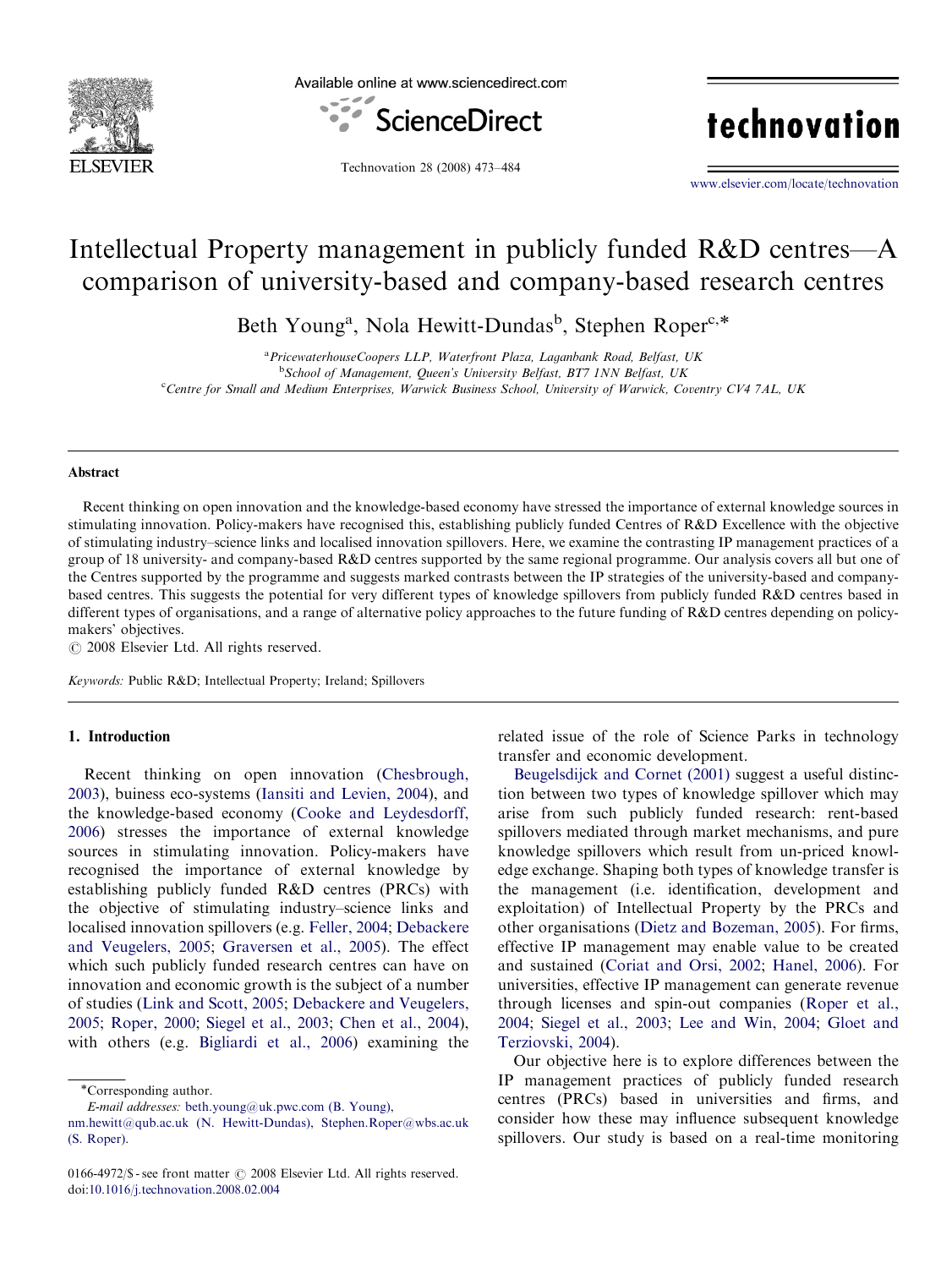exercise of the IP management practices in a group of UK PRCs established since 2002. This localised, and detailed approach, complements the more abstract but broadly based analysis of [Guellec and Van Pottelsberghe De La](#page--1-0) [Potterie \(2004\),](#page--1-0) for example, providing insights into the processes underlying local knowledge transfers. Our paper addresses the need highlighted by [Link and Siegel \(2005\)](#page--1-0) for more specific micro-evidence on the operation of technology transfer initiatives in different national and regional contexts.

The remainder of the paper is organised as follows. Section 2 outlines our conceptual approach and empirical propositions. Section 3 reviews the policy context for our empirical study and describes our data sources and methods. Section 4 explores the IP management practices of the PRCs, and Section 5 indicates the influence which organisational context has on the IP strategies adopted by PRCs. Section 6 draws out the implications for regional knowledge spillovers and future policy decisions.

#### 2. Literature and propositions

Our main interests here are the contrasting IP management practices adopted by PRCs in the very different organisational settings represented by universities and firms. Inevitably, these IP regimes will reflect—at least in part—the strategic objectives of the organisations in which the PRC is based [\(Bozeman, 2000](#page--1-0); [Bigliardi et al., 2006\)](#page--1-0), any ambiguities in these organisational objectives (e.g. [Jarzabkowski, 2005](#page--1-0)), and the situation of the specific business unit or department in which the PRC operates. In terms of university-based PRCs, for example, the historical norm has been the 'open science' model, where new knowledge is viewed as a public good, and universities placed little priority on IP ownership. [EU \(2004\)](#page--1-0) argues that this open science model is most effective in stimulating commercialisation where ''the technology has far reaching implications and where the risks of mis-appropriation by private interests are detrimental to the public interest'' (p. 11). The incentive structure in the open science model, suggests that PRCs are likely to adopt an essentially passive approach to IP development and exploitation, instead investing any available resources in additional research activity. Commercialisation then depends on the absorptive capacity of firms, i.e. their ability to identify, absorb and appropriate new technologies developed by PRCs (e.g. [Zahra and George, 2002\)](#page--1-0). This may be a particularly pressing issue in less developed regions where the absorptive capacity of local firms is less well developed than that elsewhere (e.g. [Rodriguez-Pose, 1999;](#page--1-0) [Fernandez](#page--1-0) [et al., 1996](#page--1-0)).

More recently, however, and most notably in the US since the Bayh-Dole Act, universities and public research organisations have placed increasing emphasis on their private ownership of IP, and consequently have had the incentive to adopt a more proactive role in IP development and exploitation. [Marques et al. \(2006, p. 535\)](#page--1-0) refer to this as the emergence of a 'dual cognitive approach to academic science', where academics seek to expand understanding and knowledge as well as seek opportunities to protect and commercialise their research results. This gives rise to the 'licensing model' ([EU, 2004\)](#page--1-0). Here, PRCs engage in basic research, but are proactive, and devote resources to, the identification, development and subsequent exploitation of IP—generally through patents and licensing ([Siegel et al.,](#page--1-0) [2003;](#page--1-0) [Lockett and Wright, 2005](#page--1-0)). [EU \(2004\)](#page--1-0) argue that this approach can generate substantial benefits: ''It is estimated that at least half the new products based on university patents would not have been developed if the results had been put in the public domain without patent protection'' (p. 11). The same report, however, questions whether the adoption of the licensing model has been as successful in Europe as in the US, viz. ''mere application of the licensing model has not been able to generate the same level of financial or economic results [in Europe] as in the US'' [\(EU, 2004, p. 11](#page--1-0)).

[Mowery et al. \(2004\)](#page--1-0) argue that the increased focus on the commercialisation of university research has, however, at least in the US gone beyond the licensing model, influencing the nature of university research itself, this has ''changed the research culture of US universities, leading to increased secrecy, less sharing of research results, and a shift in the focus of academic research away from fundamental towards more applied topics'' (p. 1). In this 'innovation model', PRCs both adopt a proactive approach to IP development and exploitation and re-orient the type of R&D they are undertaking to bridge the gap between fundamental university research and its commercialisation. [EU \(2004\)](#page--1-0) argue that the social benefits resulting from the adoption of this innovation model may be larger, and more regionally focused, than those from the licensing model: ''certain PROs have pioneered the implementation of the Innovation Model with conclusive evidence of success in terms of increased new company generation, enhanced relations with industry and licensing activity'' (p. 11).

In addition to the university-based PRCs we are also interested here in company-based PRCs, with a potentially important distinction being that between PRCs located in locally owned firms and those located in the local plants of multinationals. Research conducted by locally owned firms, for example, will tend to focus on building internal technological capabilities with results evident in terms of improvements in ''locally anchored technological capability and internationalization'' [\(Kumar and Aggarwal, 2005,](#page--1-0) [p. 456\)](#page--1-0). By contrast, the increasing globalisation of R&D may mean that PRCs based in multinational companies are part of an international R&D endeavour with implications for the type and focus of R&D which is conducted and potentially the spatial distribution of knowledge spillovers (e.g. [Reddy, 1997](#page--1-0)). PRCs in locally owned firms are also more likely to need to devote internal resources to the development and exploitation of IP than PRCs in multinationals where IP development and protection may be a specialist function.